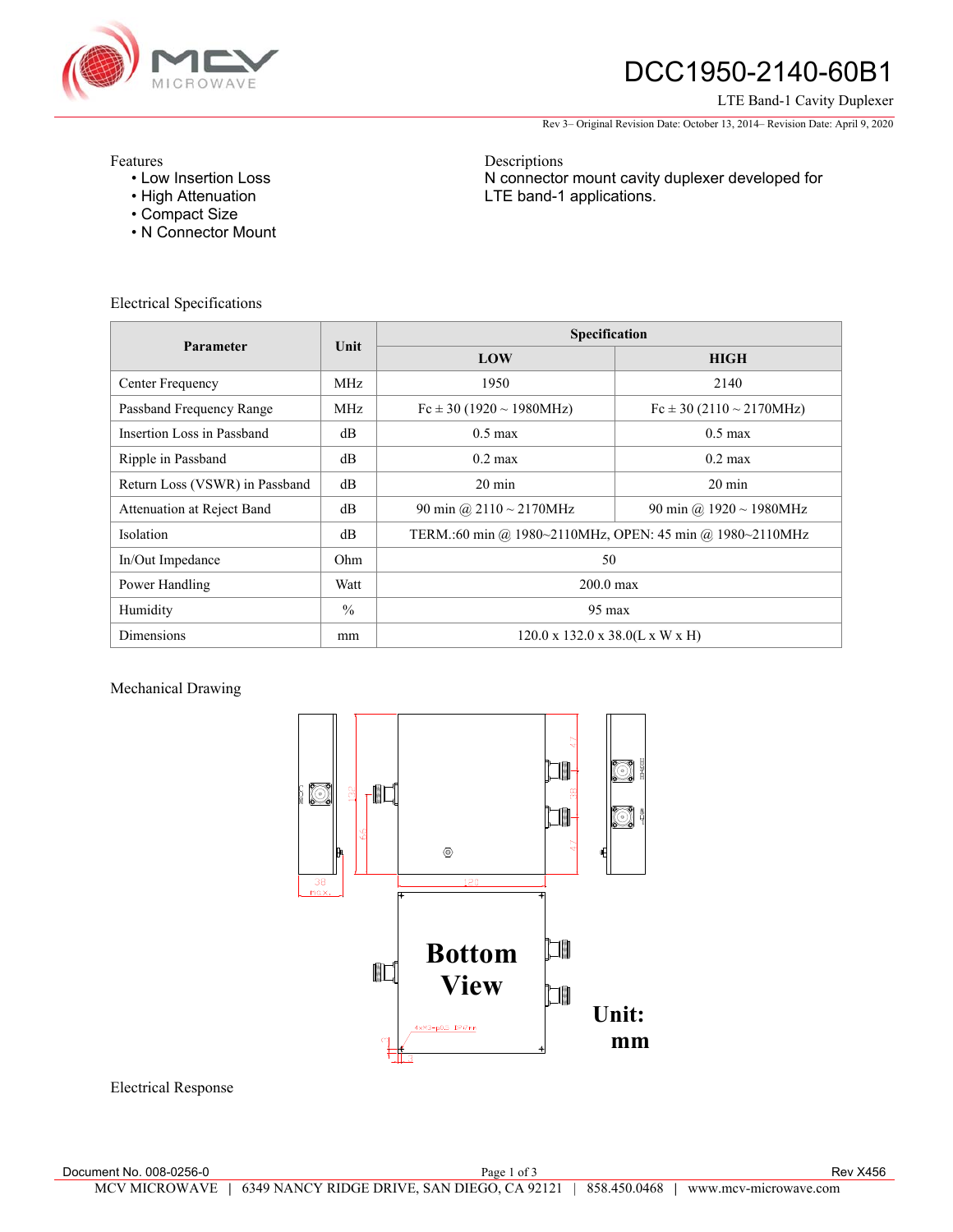

### DCC1950-2140-60B1

#### LTE Band-1 Cavity Duplexer

Rev 3– Original Revision Date: October 13, 2014– Revision Date: April 9, 2020